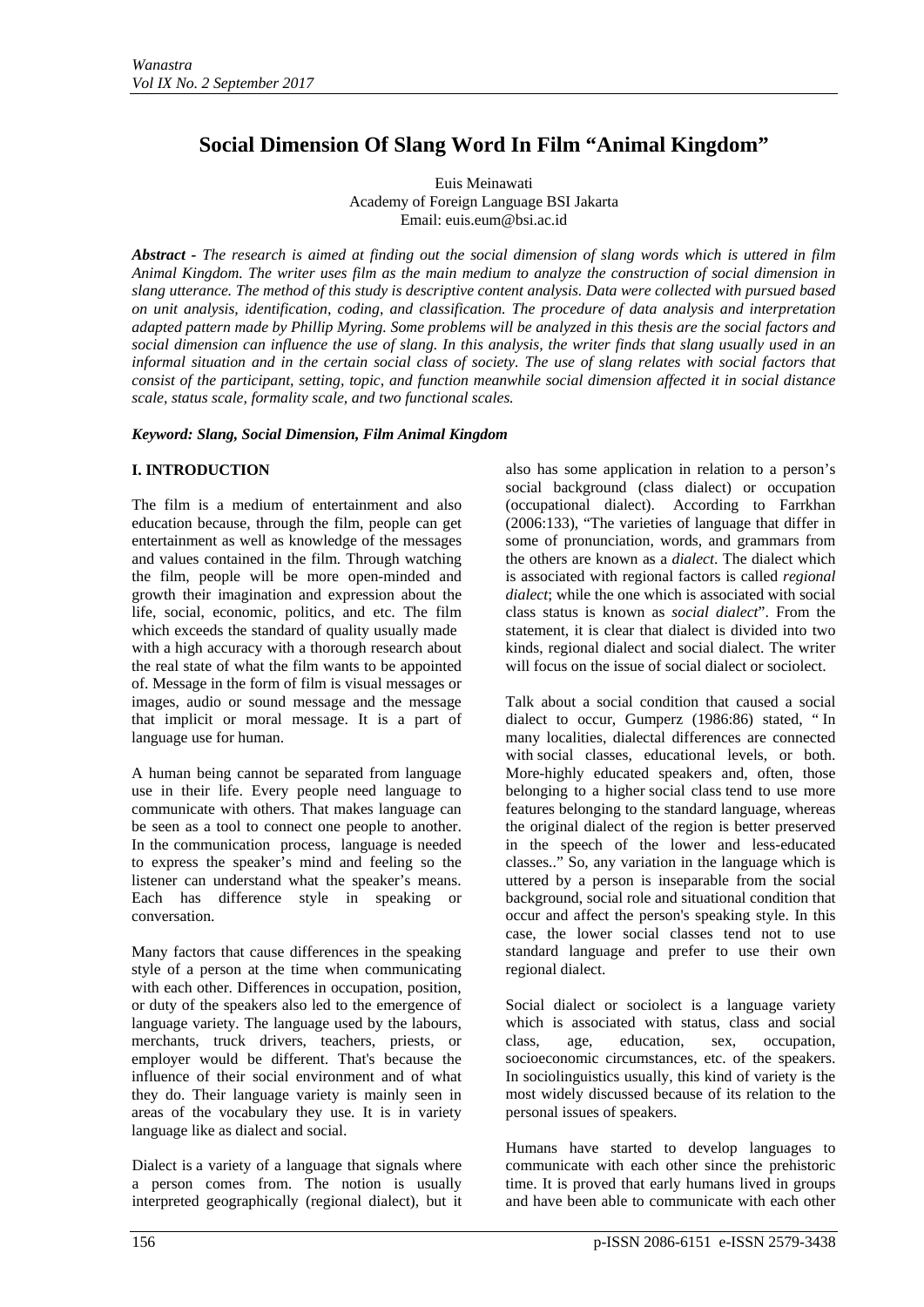to enable them organized their lives easier. That relates to the function of language as a tool of communication. Human use their natural communication. Human use their natural communication devices that known as an organ of speech- to develop language.

There are about 5000 languages spoken in the world today (a third of them in Africa), but scholars group them together into relatively few families - probably less than twenty. All languages begin as speech, and many go on to develop writing systems. All can employ different sentence structures to convey mood. Languages variety is the subject of sociolinguistics which this branch of science has always tried to explain the characteristics of variations in language and set of the correlation between language characteristics and social characteristics. Because no one speaks the same way all the time and people constantly exploit the nuances of languages which spoken for a wide variety of purposes. A recognition of variation implies that people must recognize that a language is not just some kind of abstract object of study. It is also something that people use and often discusses in sociolinguistic fields.

Some sociolinguist has tried to describe language variety that occurs as a phenomenon of language. Wardhaugh (1986:22) said, "variety is defined in terms of a specific set of linguistic items or human speech pattern presumably, sound, words, and grammatical features which can uniquely associate with some external factors presumably a geographical area or a social group." So language variety occurs in a pattern in a particular class of society. The change of the language is focused on grammatical patterns and pronunciation which it is a result of the process, that human does by blend themselves with the surrounding circumstances.

Theory from Wardhaugh has been supported by Farkhan (2006:132) which is stated, "variety can be defined as a set of linguistic items including pronunciation, words, and grammar with similar distribution associated with geographical or social factors." From what is described by Farkhan, an explicit conclusion can be made that the language variety is a phenomenon of language that is local and occurs because it is influenced by the same cause, for example, because of geographical or social factors. And this phenomenon can be seen in a change in pronunciation, words, and sentence structure.

Of the theories above, it can be concluded that the language variety due to the continuous interaction between human and social environment, and changes occur in the pronunciation of the language that is pronounced by the language user.

Deeper analyze about language variety comes from Holmes (2001:6). that gave an explanation about this issue,

variety is a sociolinguistics term referring to language in context. A variety is a set of linguistic forms used under specific social circumstances, i.e., with a distinctive social distribution. Variety is, therefore, a broad term which includes different accents, different linguistics styles, different dialects and even different languages which contrast to each other for social reasons.

From the explanation above, can be seen that the meaning of the language variety is extensive, every variation that occurs in the language can be called as a language variety. But the matter that makes differences between language variety with the other languages phenomenon is a language variety occurs because of the needs and social circumstances in a community that uses the same language. Language variety occurs more because of the social influences and social reasons.

Finch (2005:30) described language variety,

a term used, most commonly in sociolinguistics and stylistics, to describe a particular form, or kind, of language. Geographical varieties of English, for example, would include regional dialects, such as Cockney and Glaswegian, whereas American English could be described as an international variety of English.

From the statement, Finch tried to explain that the language variety is one variety of language that emerges from a mother language and still have the same properties of its mother language. So the language variety does not form a new language, but just make a few changes from its mother language. Language variety can be local to international. Finch stated that the local dialects such as Glaswegian dialects or social dialects such as Cockney are included in the language variety. For the variety that goes international, Finch also took a sample of English which was until today had recently established many English variety, ranging from the most glorious like American English and Australian English to the newcomer like Singapore English.

Language has a complex structure that can be analyzed and systematically presented. Because of its vital function of language to human culture, so human starts to observe and study a language to gain more understanding about it. Linguistics is the scientific study of human language. Linguistics is the first developed as a subject in its own right in the eighteenth century. Before then, the language in the western world had been the interest largely of philosophers. But in the eighteenth century a number of scholars became interested in the relationship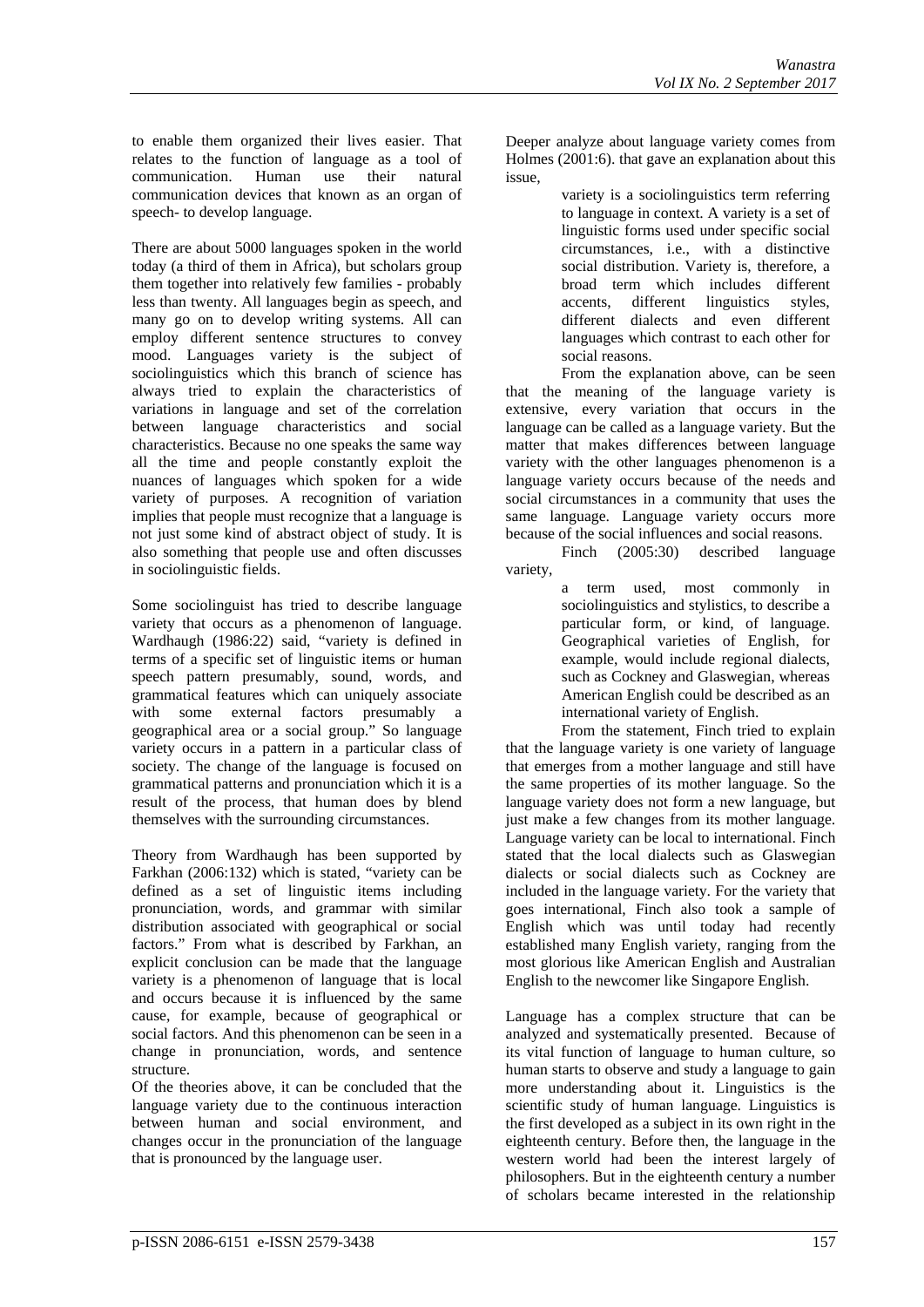between European language and those of the Orient. Today linguistics is a science that concerns itself with all aspects relating to language, examining it from all of the theoretical viewpoints.

Because of since the beginning of its appearance, language is a way people communicate each other, and to achieve a good standard in the communication process, people must use the correct variety of language according to the situation that they participate on while they are talking. So that language cannot be denied of its function that relates to social context. Language can be a representation of a social condition in a society. Some linguists started to realize the connection between the language use and the situation around the user that affects it. So they began to study this relationship.

Sociolinguistics is the descriptive study of the effect of any and all aspects of society on the way language is used, and the effects of language use on society. Sociolinguistics is a relative newcomer to the linguistic fold. It wasn't until the early 1960s, largely as a result of William Labov's work in America and Peter Trudgill's in Britain, that it developed into a recognized branch of linguistics.

Sociolinguistics is a branch of linguistics. It is the descriptive study of the effect of any and all aspects of society, including cultural norms, expectations, and context, on the way language is used, sociolinguistics in the West first appeared in the 1960s and was pioneered by linguists such as William Labov in the US and Basil Bernstein in the UK. In addition to studying the origin of languages variation that appears and is used by humans as part of the community, sociolinguistics is also studying the emergence of language variation that occurs because of human's interaction with their social environment.

As Holmes (2001:1) stated, "sociolinguistics is concerned with the relationship between language and the context in which it is used." The quote explains how the sociolinguist tries to find out how the context influences the language use. A child whose mother is a teacher who is also a lecturer for the child at the school, will speak in a different style when he was at home in the context that the teacher is the biological mother and in the school as the context is his/her mother currently serves as a teacher, not only for him but also for other students. Then the child will not use the same language style as he cuddles with her mother at home and when he interacts with his mother at the school.

Why do men speak differently in different contexts? It became one of the basic issues which are raised and explained in one of the branches of linguistics, sociolinguistics. Furthermore, about the description

of sociolinguistics, Holmes (2001:1) explained, "sociolinguists study the relationship between language and society. They are interested in explaining why we speak differently in different social contexts, and they are concerned with identifying the social functions of language and the ways it is used to convey social meaning." which means in carrying out their duties, sociolinguists tried to explain the factors that lead to the diversity of language, both on the use of vocabulary, the type and level of language used, when humans interact with each other after previously seeing and realizing its context. This means the use of the language used is associated with social relations and social conditions which are integrated with language speakers and receiver.

Farkhan (2006:131) defined, this branch of linguistics, named as sociolinguistics is the study of the effects of any and all aspects of society, including cultural norms, expectations, and contexts, on the way language is used; or it talks about how and why people use language to interact with others in their society. It also studies how varieties in differing between groups separated by certain social variables, e.g., ethnicity, religion, status, gender, level of education, etc., and how creation and adherence to this rules are used to categorize individuals in social class or socio-economic classes.

It is obvious that there is a close connection between social conditions, in this case, the social variables that affect a person's speaking style. In presenting his thought, someone who has a high social consciousness will previously think about what kind of the language style that he/she would use for people whom he/she want to communicate to. The way the people talk to strangers or to people whom just know will be different with the way the people talk with close friends or siblings. As the way the people talk to an elder is different to how the people talk to children. Similarly, there is a difference between people who are well-educated or come from higher social status with people who have no education or with a criminal or a gangster when they speak. That the issues which tried to explain by linguists.

There are several possible relationships between language and society. One is that social structure may either influence or determine the linguistic structure and/or behaviour may either influence or determine social structure as Holmes (2001:4) stated "sociolinguists are also interested in the different types of linguistic variation used to express and reflect social factors. Vocabulary or word choice is one area of linguistic variation." The quote above explains that sociolinguistics is a concern to variations that arise in the use of language to reflect social factors. As the variation is directly affected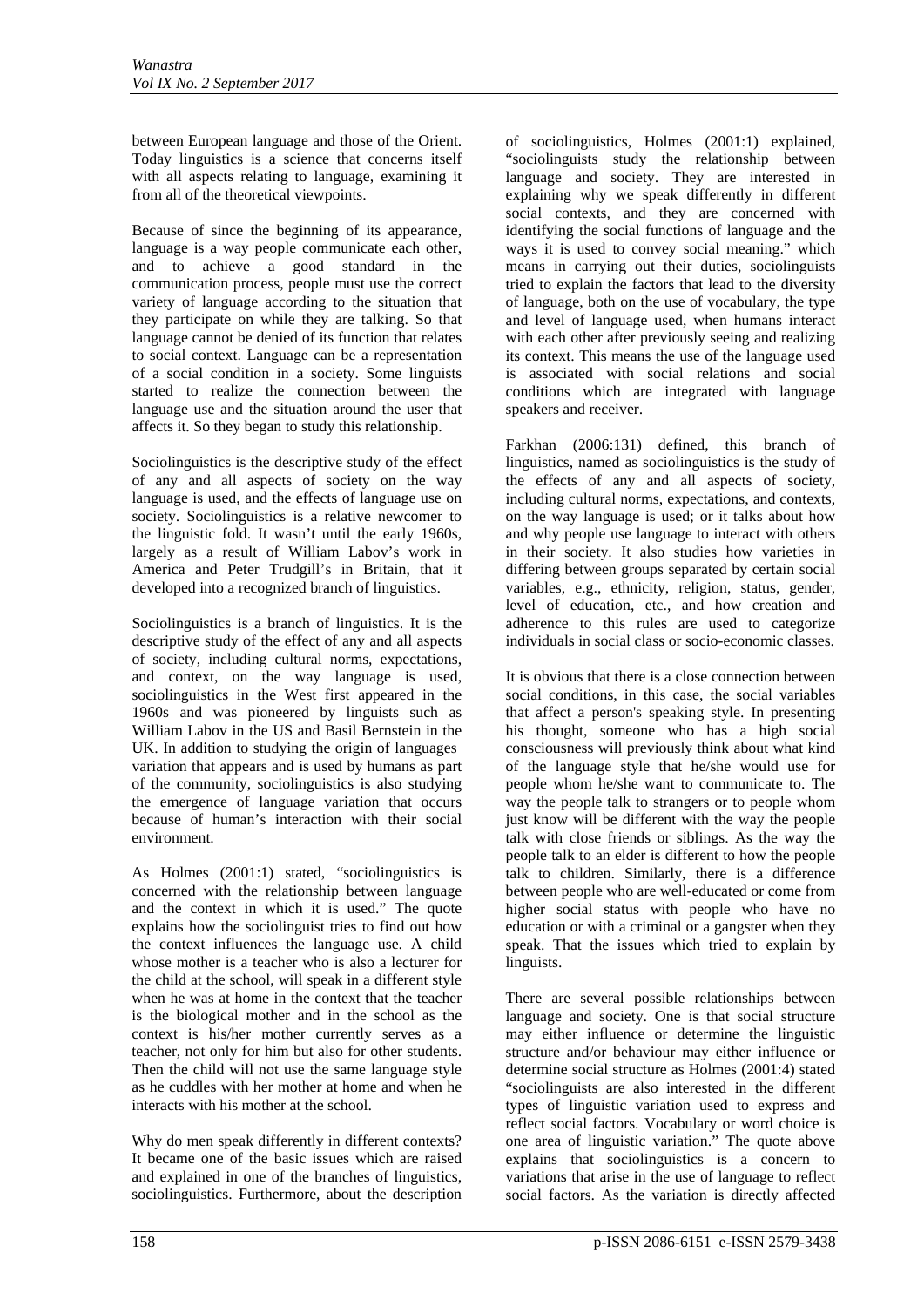also by the social factors. O'Grady (1996:541) defined social factors that influence social dialect or sociolects e.g: socio-economic status, gender, ethnic group, age, occupation, etc.

Social Dialect is a language variety that is due to social factors that form and affect a person while talking. It is the cause of diversity in the use of a language in a social community that eventually gave birth to certain and particular vocabularies which are also used by certain people only.

Many factors that influence a person when talking with others. In addition to social factors that affect a person's speaking style from the outside or external, there are also factors that influence the speaker of the self-related mental and feelings or called social dimension. The social dimension is a factor that affects the way a person speaks to the recipient. The social dimension is more associated with psychiatric conditions of the speaker, how the speaker sees the position or circumstances of the recipient. The more the speaker felt that the recipient exceeds the level or below the position of the speaker, it will affect the style of speaking the speaker.

For further analysis of social dimension that influences language use, Holmes (2001:9) describe four points of social dimension which is only implicit in the discussion. These are:

- 1) A *social distance* scale concerned with participant relationships
- 2) A *status* scale concerned with participant relationships
- 3) A *formality* scale relating to the setting or type of interaction
- 4) Two *functional* scales relating to the purpose or topic of interaction.

In social distance scale, the relationship between participants divided in high solidarity or intimate relationship, and low solidarity or distant relationship. Holmes (2001:9) said that the scale is useful in emphasizing that how well a person know someone is a relevant factor in linguistic choice. The more intimate the relationship of participants, the more straightforward style of speaking in them.

About the status scale, Holmes (2001:9) stated that the scale points to the relevance of relative status in some linguistic choices. Status scale explains the relationship status of participants in superior or high status and subordinate or low status. Both of these factors will also affect the linguistic choice of a speaker.

Formal scale influence the language used refers to the social setting. According to Holmes (2001:9), the formal scale is useful in assessing the influence of the social setting or type of interaction on language choice. In a formal transaction such as one with bank manager in his office, or at ritual service in the

church, the language used will be different with one at the friendly chat.

Meanwhile, another theory from Holmes (2001:9), about the functional scales (that consist of referential and affective function scales) which the two identified in this scales are particularly pervasive and basic. Language can convey objective information of a referential kind (referential scale), and it also expresses how someone feeling (affective function scale). From the theory, it can be seen that the scales can be used to see the importance of a speech beneath and able to express the mental condition of a person while the person is talking. The more referentially oriented an interaction is, the less it tends to express the feeling of the speaker.

The points explained are the factors which are influence the way of the participants use the appropriate language relate to what dimension they experience while they communicate each other. It concluded that the role of social dimension that implied in language user will influence the way of their speaking style. When several age groups or social strata live within the same locality and especially when people speaking the same language live in separate communities, each of them has their own psychiatric condition so differences in speaking style are easily maintained as diversity.

The diversity of members in society is one factor that leads to the variation of language occurs. Because the society usually consists of members which have different social backgrounds such as origin, gender, age, and occupation, the language variation will emerge as they interact each other with the other person from another social background and as an adaptation process of their society. In sociolinguistics, a variation of language that occurs usually called language or speech. Dialect is one of language variety which occurred in speech society. Dialect is a variety of a language that signals where a person comes from. The notion is usually interpreted geographically (regional dialect), but it also has some application in relation to a person's social background (social dialect) or occupation (occupational dialect or register).

Slang is one of the informal language variety that emerges due to social factors that affect a group of people when they communicate. Because of slang appeared due to social background, slang can be grouped as social dialect or sociolect In the branch of sociolinguistics. This Informal language variety typically used in lower-middle-class people when they are communicating with their group. Since slang is a more specific and unusual than informal language, that caused not every member of society, even from the lower classes will abundantly know the meaning though.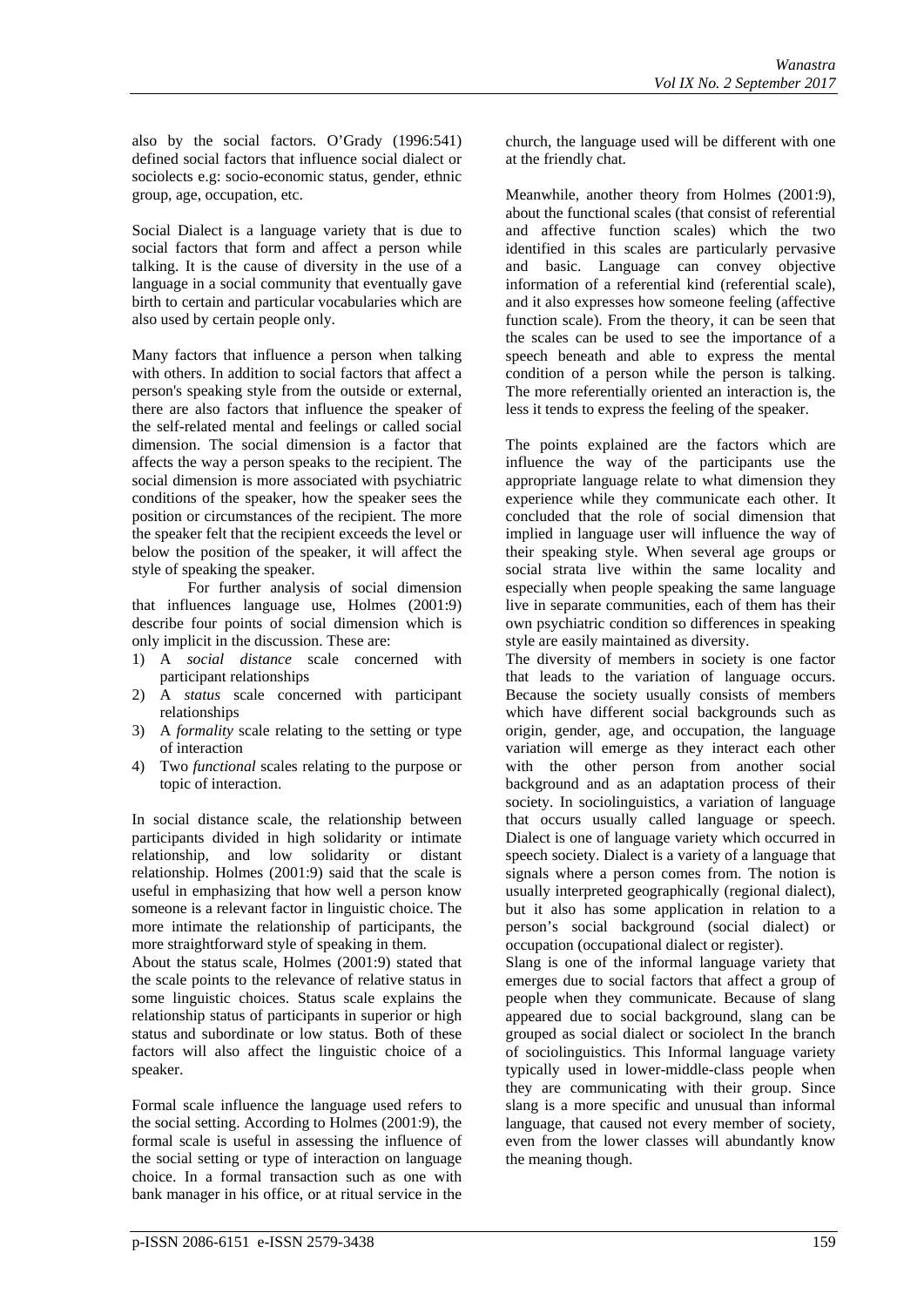Slang is unconventional words or phrases that express either something new or something old in a new way. Slang term is frequently used to describes an informal speaking style by used some vocabularies which are out of the standard language. Slang usually used in lower class society. Slang may be indecent or obscene. Its colourful metaphors are generally directed at respectability and frequently impertinent social criticism that gives slang its characteristic flavour. Slang, then, includes not just words but words used in a special way in a certain social context. The origin of the word slang itself is obscure; it first appeared in print around 1800, applied to the speech of disreputable and criminal classes in London. The term, however, was probably used much earlier. Other related types of nonstandard word usage include cant and [jargon,](http://www.britannica.com/EBchecked/topic/301405/jargon) synonyms for vague and high-sounding language. In England, the term cant still indicates the specialized speech of criminals, which, in the [United States,](http://www.britannica.com/EBchecked/topic/616563/United-States) is more often called argot.

Nowadays, slang is often applied in aspects of the language of adolescents or others who are perceived as speaking non-standard varieties of the language. Slang or colloquial language introduces many new words into the language by recombining old words into new meanings.

Kipfer (2007:9) defined slang as a tool to diverge a person as a member of a group from others. As Kipfer said, "resorts to slang as a means of attesting membership in a group or otherwise separating or distinguishing himself or herself from mainstream culture. " from the statement it can be concluded that slang is used to make a difference of member of a group from others and strengthen solidarity among the group itself.

Dealing with mental influence in using slang when they speak, Kipfer (2007:9) stated, "the act of using slang is an act of featuring and obtruding the self within the subculture – by cleverness, control, up-todateness, insolence, virtuosities of audacious, or satirical wit, aggression, et cetera. All this happened in the psyche." It can be seen that the use of slang can reflect a person's psychical intelligence as he/she interacts with his/her surroundings which are also means a person must be able to analyze his relationship to the recipient before he/she decided to use slang in conversation.

It can be concluded that slang is unconventional words or phrases that express either something new or something old in a new way. It is maybe indecent or obscene. Slang emerges because of the needs of a group of people or community to express their solidarity among them by differentiating themselves in the way their talking. They create or modify the vocabulary of a language and use it as an identifying

mark of their group or community and the use of slang itself needs a deeper understanding of the relationship between the speaker and the recipient. The nature of slang is: informal, expressive, and limited.

The comparison with the standard language based on sociolinguistics references using an Australian film "Animal Kingdom" as the media. The writer is interested in analyzing the social dimension in use of slang in this film because there are so many slang words occur in the way of the characters express their feeling. That makes this film interesting because there is language style to analyze that implied in the movie. The setting of this movie is in Australia so it uses Australian slang in its dialogue that makes the film more interesting to be analyzed according to its language used.

"Animal Kingdom" is a 2010 Australian crime drama written and directed by David Michod. The film is loosely inspired by the real-life Pettingill family, and by the Walsh Street police shootings that occurred in Melbourne in 1988. Director David Michôd was interested in the criminal underworld in Melbourne and wrote a script titled *J* in December 2000. "Animal Kingdom," Tells the story of seventeen-year-old Joshua "J" Cody, as he navigated his survival amongst an explosive criminal family and the detective who thought he could save him. After his mother died in front of J's eyes from a selfinflicted heroin overdose, J, who was slightly detached from life, felt he had no choice but to contact his maternal grandmother, Janine "Smurf" Cody, the family matriarch, for a place to live, a Melbourne-based criminal relatives who he had not seen in years.

The writer is interested in analyzing social dimension in use of slang that occurs in this film that usually used especially in the lower class of society. From the accuracy of the vocabulary that chosen in the dialogue, the writer can see how the director of this movie, David Michod, built the characters and the social setting to be fit to the theme of the movie which draws an underworld crime situation of Australia and how the setting influence the story of the film as the style of language also.

The social setting from economic side, politic side, and the cultural side that can affect the language use also shown. The writer wants to catch how the film can affect the audience feels, and analyze how slang is being used by the speakers in this film. As a product of culture, language cannot be separated from the social condition of the language used that undoubtedly affects it. Social condition that surroundings the members of society generally influence the way how they create some codes and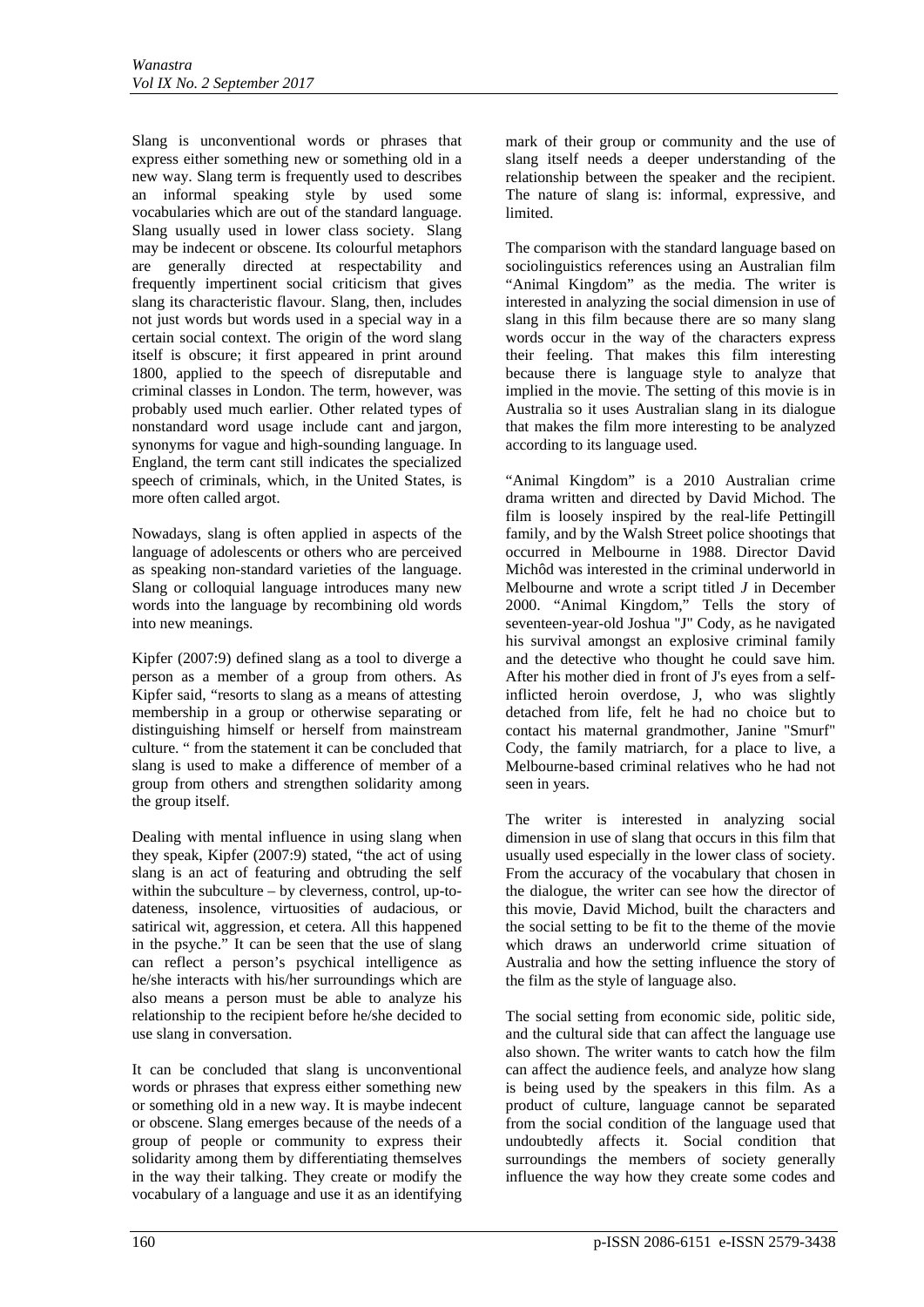characteristics of their language by adopting and combining some elements of society.

The development of language will never be separated from social influences. When interacting with one another, a human has a tendency and expertise to create or customize a language style to suit to their receptor environment and social conditions in which they interact. A child who grew up in slums or poor social background will have different styles of speaking with the other children who grew up in a wealthy social background for instance. The vocabulary that they use in everyday conversation would be different. Where the children that come from poor neighbourhoods will tend to be rugged slightly in speaking through that tendency is not occurring to all children because there are other factors that contributed to the development of the child's speaking style that is the smallest social groups and the core all at once, the family.

Based on the background above, the focus of research is to find out the social dimension and social factor of slang words in film "Animal Kingdom".

#### **II. METHOD OF RESEARCH**

The method of this study is descriptive content analysis. Data were collected with pursued based on unit analysis, identification, coding, and classification. The procedure of data analysis and interpretation adapted pattern made by Phillip Myring. The data is taken from dialogue of characters in the film. Validity techniques include serious reading, checking, and intensifying data analysis and confirmed in (confirmability) with experts or experts who are competent according to the object of study in research and peers or (triangulation of sources).

#### **III. RESULT AND DISCUSSION**

#### **1. Social Relation and Occupation in the Film**  *Animal Kingdom*

In "Animal Kingdom", there is kinship or family relationship shown along with friendship and partnership. This kind of relationship will affect the use of slang in conversations and affect the meaning at the same time. The diagram below shows the social relationships among speech participants in film "Animal Kingdom".



**Figure 1. : Social Relation of Participants in the Film** *Animal Kingdom*

The triumph of Cody is close to the underworld criminal based in Melbourne. Janine 'Smurf' Cody, though she was a mother and grandmother, she was also the matriarch of a notorious Melbourne crime family. The eldest son was an armed robber named Andrew 'Pope' Cody, and was in hiding from a group of renegade detectives called 'Armed

Robbery Squad'. The middle son, Craig, was a successful but volatile drug dealer who had a mole and partner in selling drugs, Detective Roache; and the youngest son Darren followed the lead of his older brothers. The only daughter, Julia died from an overdose of heroin. She got one son named Joshua Cody. Barry 'Baz' Brown was Pope's best friend and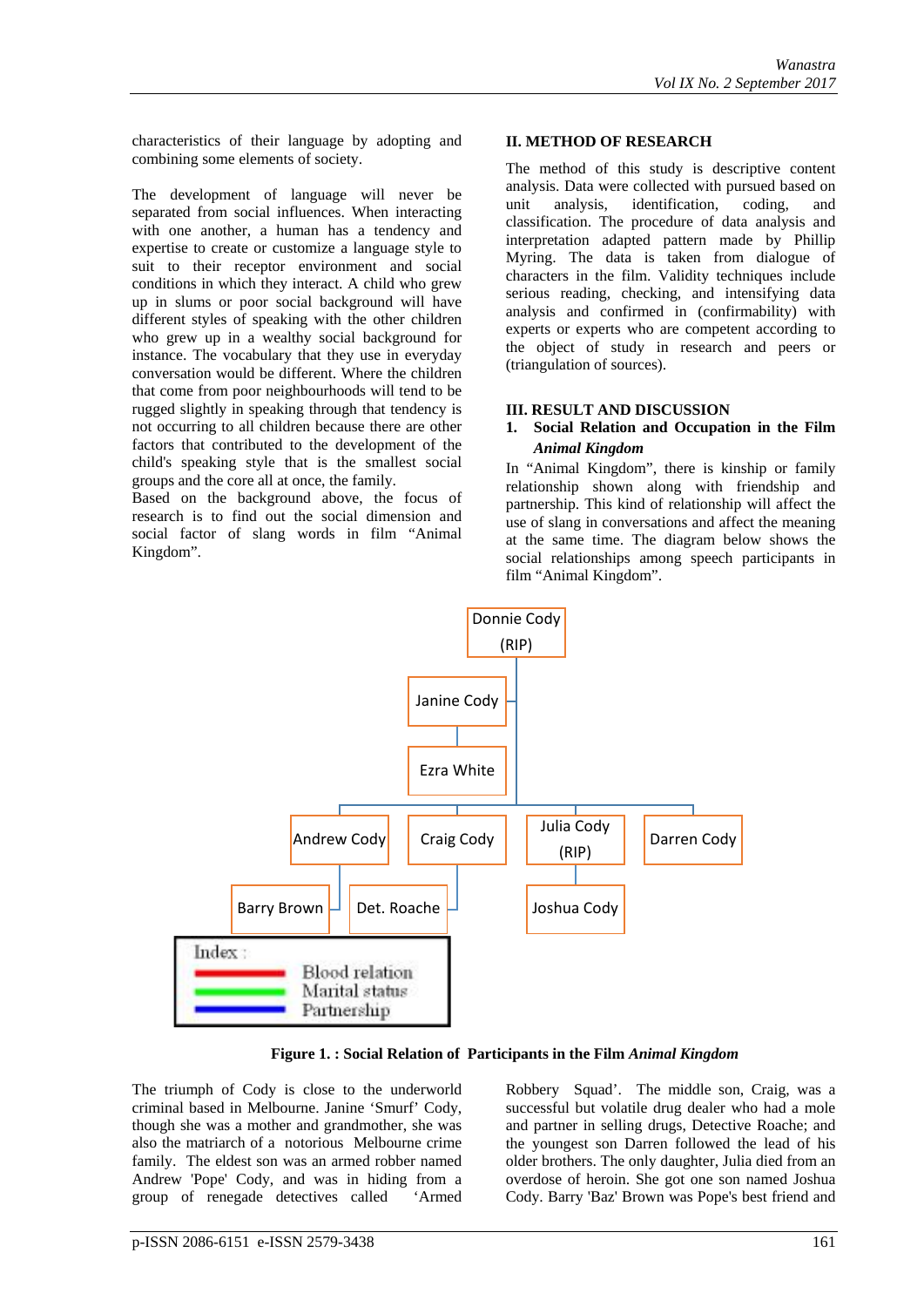partner in crime and Ezra White was an attorney and a friend of the family.

# *2.* **The Social Dimension That Affects The Use of Slang**

The writer classified the data based on participants, setting, topic, and function. (relate to situation) in data 1 to data 7, occupational context (relate to occupation) in data  $8 -$  data 15, and based on similarity of the topic in data 15 – data 20 and slang words or phrase will be written in italic.

## **Data 1**

Joshua : Hi, Uncle Darren.

Darren : Seriously, you've got to stop calling me 'uncle'. *It gives me the creeps.*

(00:06:29,774 - 00:06:34,615) The participants are an uncle and his nephew. The social dimensions that occurred in this conversation is an intimate relationship between an uncle and his nephew as a social distance scale. Darren may not use slang if he talked with a person who has a distant relationship with him. The use of slang occurred because they feel intimacy each other. The use of slang in this conversation can be explained as follow: Darren as an uncle used slang to Joshua because he felt an intimate relationship with his nephew (social distance scale), they had the conversation at home which is informal situation (formality scale) and Darren tent to express his feeling to Joshua (affective function scale).

# **Data 2**

| Craig  | : Oh, Mum. <i>Fuck</i> . Seriously! What the<br>fuck is going on? Who said you could |
|--------|--------------------------------------------------------------------------------------|
|        | bring that noise thing in my house?                                                  |
| Janine | : It's yours.                                                                        |
| Craig  | : It is not. <i>Bullshit</i> .                                                       |
| Janine | : Yes, it is. I found it under the sink. Do                                          |
|        | you want a juice?                                                                    |
| Craig  | $:$ No.                                                                              |
| Janine | $\therefore$ Craig.                                                                  |
| Craig  | $:$ What?                                                                            |
| Janine | : Come here and give me a kiss.<br>$(00:07:01,335 - 00:07:28,694)$                   |

The participants are a mother and the son. The social dimensions that occurred in this conversation is an intimate relationship between a son and his mother as a social distance scale. Craig used slang when he talked with his mother. It shows that he had a close relationship with his mother. Craig may not use slang if he talked with a person who has a distant relationship with him. The use of slang occurred because they feel intimacy each other. The social dimensions that affect the use of slang in this conversation can be explained as follow: Craig as a son used slang to Janine because he felt an intimate relationship with his mother (social distance scale),

they had the conversation at home which is informal situation (formality scale) and Craig tent to express his feeling to Janine (affective function scale).

# **Data 3**

| Craig  | Did you wash your hands?                        |  |  |  |
|--------|-------------------------------------------------|--|--|--|
| Joshua | No.                                             |  |  |  |
| Craig  | : You had your hands on your <i>cock</i> . Your |  |  |  |
|        | hands go anywhere near your <i>arse</i> or your |  |  |  |
|        | cock, you wash them after.                      |  |  |  |
| Joshua | : Jeez. Come on.                                |  |  |  |
| Craig  | : Bit of soap.                                  |  |  |  |
|        | $(00:12:58,175 - 00:13:29,095)$                 |  |  |  |

The participants are an uncle and his nephew. The social dimensions that occurred in this conversation is a relationship status of participants in superior and subordinate between an uncle and his nephew as a relationship status of participants. Craig may not use slang if he talked with a person whom he felt more superior than him. The use of slang occurred because Craig felt more superior than Joshua. The social dimensions that affect the use of slang in this conversation can be explained as follow: Craig as an uncle used slang to Joshua because Craig tent to show his superiority as an older man to Joshua (status scale) and they had the conversation at the restroom which is an informal situation (formality scale).

# **Data 4**

Andrew : I think...look if you're a *gay man*, if you are, and you want to make yourself a gay drink, just go ahead and make yourself a gay drink. You know what I mean? That's what I'm talking about, mate. I just want you to tell me things. You know, it just *kills* me to see you living a lie.

Darren : Look, will you *fuck off*? Seriously. (00:29:46,017 - 00:30:02,688)

The participants are brothers. The social dimensions that occurred in this conversation is a relationship status of participants in superior and subordinate between an older brother and his brother as a relationship status of participants. Andrew may not use slang if he talked with a person whom he felt more superior than him. The use of slang occurred because Andrew felt more superior than Joshua. The social dimensions that affect the use of slang in this conversation can be explained as follow: Andrew as older brother used slang to because he felt more superior than Darren (status scale), they had the conversation at home which is informal situation (formality scale) and Andrew wished to express his consideration to Darren (referential scale).

# **Data 5**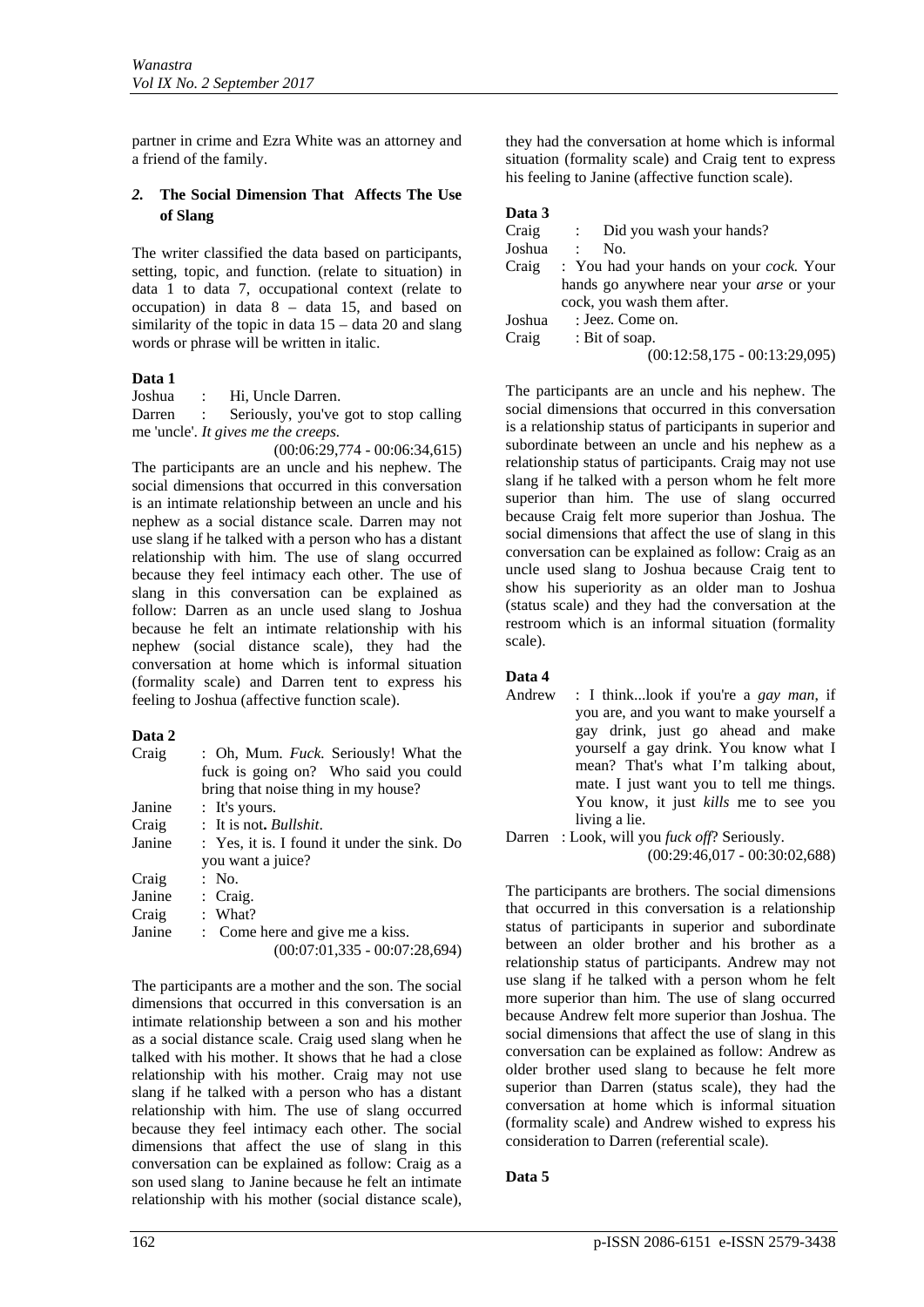- Joshua : Hey, Gus, um, would you be able to give me *a lift* somewhere, please?
- Gus : Mate, I've got a *shitload* of work to do here. I'm sorry, mate.
- Joshua : It's just that I'm a bit late and it's down near the shops and that.
- Gus : Alright, just give us a moment. You're gonna have to turn that off, buddy. (speak to his son). Yep, we're gonna go for a ride. Here, whack that on.

(01:19:34,539 - 01:20:01,659)

The participants are relatives where Gus is a stepfather of Joshua's girlfriend. The social dimensions that occurred in this conversation is a peers relationship between a boy and his girlfriend's stepfather as a social distance scale. Joshua may not use slang if he talked with a person who has a distant relationship with him. The use of slang occurred because they feel intimacy each other. The social dimensions that affect the use of slang in this conversation can be explained as follow: Gus as a friend used slang to Joshua because he felt an intimate relationship with Joshua (social distance scale), they had the conversation at the living room which is informal situation (formality scale) and they both tent to show their feeling each other (effective function scale).

#### **Data 6**

| : You're still at school, Nick.          |
|------------------------------------------|
| You're probably gonna make a mess of it  |
| as it is. And you shouldn't be asking me |
| this right in front of J.                |
| : Why? 'Cause you don't want him to see  |
| what a <i>bitch</i> you are?             |
| : Hey, hey, hey, come on.                |
| $(00:23:34,576 - 00:23:52,493)$          |
|                                          |

The participants are a mother and the daughter. The social dimensions that occurred in this conversation is an intimate relationship between a daughter and her mother as a social distance scale. Nicky used slang when she talked with her mother. It shows that she had a close relationship with her mother. Nicky may not use slang if she talked with a person who has a distant relationship with her. The use of slang occurred because they feel intimacy each other.The social dimensions that affect the use of slang in this conversation can be explained as follow: Nicky as a daughter used slang to insult Alicia which expresses their distant relationship (social distance scale), they had the conversation at the restroom which is informal situation (formality scale) and Nicky tent to show his feeling to her mother (affective function scale).

# **Data 7**

hard about giving her the flick.I don't know what you have or...Haven't been telling her anything. Life will be easier if you just *cut her loose*, J. Believe me.

Joshua : (remain silent)

(01:03:08,138 - 01:03:22,418)

The participants are an uncle and the nephew. The social dimensions that occurred in this conversation is an intimate relationship between an uncle and his nephew as a social distance scale. Darren may not use slang if he talked with a person who has a distant relationship with him. The use of slang occurred because they feel intimacy each other.The social dimensions that affect the use of slang in this conversation can be explained as follow: Darren as an uncle used slang to Joshua because he felt an intimate relationship with his nephew (social distance scale), they had the conversation at home which is informal situation (formality scale) and Darren wished to convey a message to Joshua (referential scale)

#### **Data 8**

- Barry : *Mate*, I don't know what you're thinking about your future and that but I'm about done with this *shit***.** I need some sort of change. The stock market's working. You know that 20 grand I put in there is 60 now? See, you get a *foot in that door*, there's serious money to be made, you know?
- Andrew : I don't know anything about the stock market, mate.
- Barry : So what? Neither did I. Doesn't matter. You get the paper, you learn it. It doesn't matter. Our game, it's over, mate. It's getting too hard.

(00:20:34,736 - 00:21:13,369)

The participants are partners. The social dimensions that occurred in this conversation is a peers relationship between a man and his friend as a social distance scale. Barry may not use slang if he talked with a person who has a distant relationship with him. The use of slang occurred because they feel intimacy each other. The social dimensions that affect the use of slang in this conversation can be explained as follow: Barry as a partner used slang to Andrew because he felt a solidarity with Andrew (social distance scale), they had the conversation at supermarket which is informal situation (formality scale) and Barry wanted to convey information to Andrew (referential scale).

#### **Data 9**

| Det. Leckie: | G'day, mate.                          |
|--------------|---------------------------------------|
|              | Det. Norris: Craig Cody's gone, mate. |
|              | Det. Leckie: Oh, what do you mean?    |

Darren : Look, mate, I don't know if you want to hear this or not but.... I would think pretty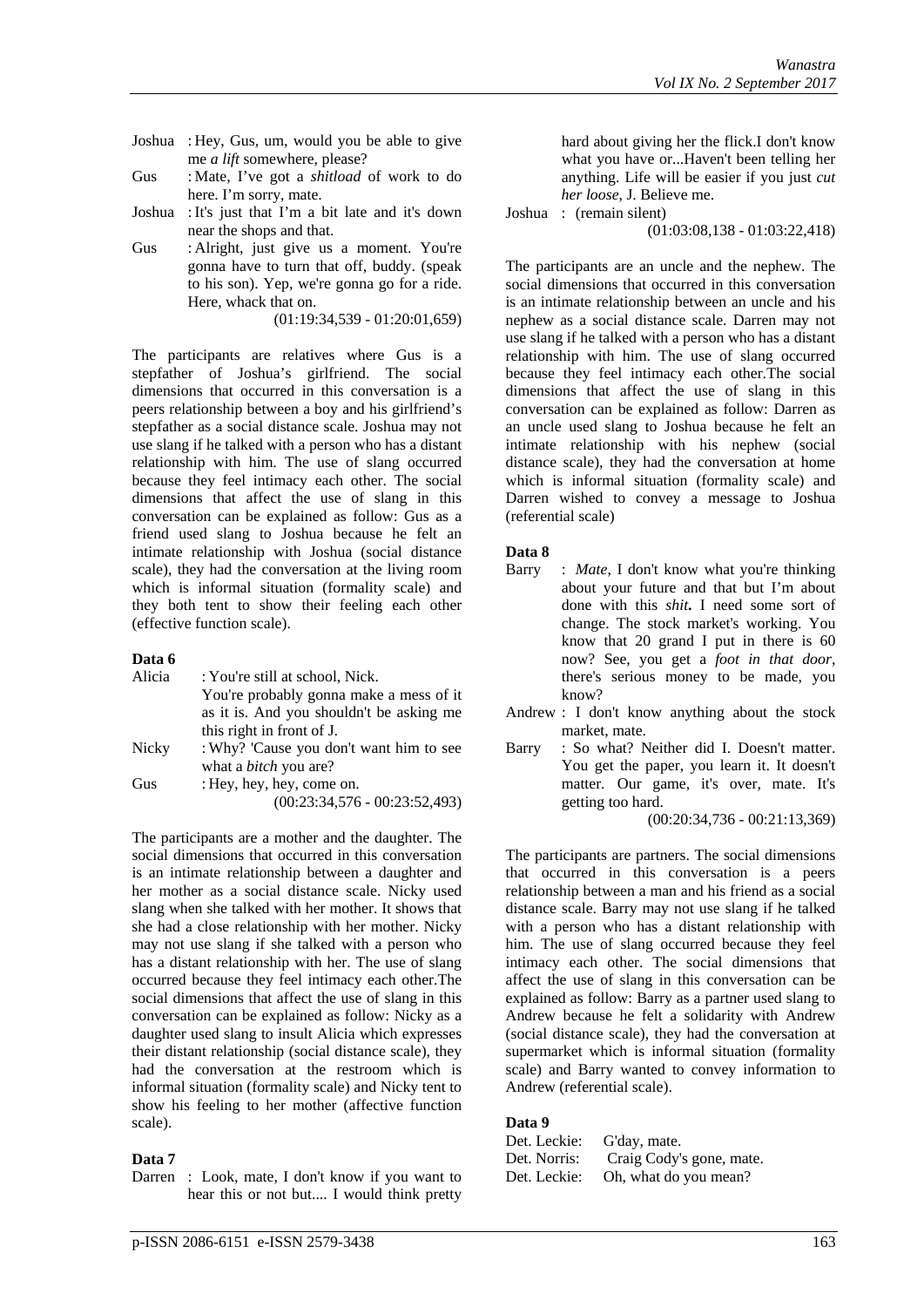| Det. Norris: | We've had to <i>drop</i> him. He found the     |
|--------------|------------------------------------------------|
|              | listening device In Bendigo.                   |
|              | He sounded unhinged so they went               |
|              | in to apprehend him.                           |
|              | He lost the plot. Had to drop him.             |
| Det. Leckie: | Why didn't anyone call me? I                   |
|              | would've got the veggies up there.             |
| Det. Norris: | There was no time for that, mate. He           |
|              | just lost the plot.                            |
|              | Det. Leckie : Alright, give me a sec to think. |
|              | $(00:56:07,858 - 00:56:29,816)$                |

The participants are partners. The social dimensions that occurred in this conversation is a peers relationship between a man and his partner as a social distance scale. Barry may not use slang if he talked with a person who has a superior relationship with him. The use of slang occurred because they feel equal each other. The social dimensions that affect the use of slang in this conversation can be explained as follow: Det. Norris as a partner used slang to Det. Leckie because he felt an equality with Det. Norris (social distance scale), they had the conversation by phone which is an informal situation (formality scale) and Det. Norris wanted to convey information to Det. Leckie (referential scale).

#### **Data 10**

Darren : He's a big kid. He can look after himself. Ezra : Can he, now?

> Can he handle police? It's a totally different *kettle of fish.*

- Darren: What should we do?
- Ezra : I'd start by keeping *an eagle eye* on him, that's for sure.

(01:01:42,538 - 01:01:51,778)

The participants are a lawyer and the client. The social dimensions that occurred in this conversation is a relationship status of participants in superior and subordinate between a lawyer and his client as a relationship status of participants. Ezra may not use slang if he talked with a person whom he felt more superior than him. The use of slang occurred because Ezra felt more superior than Darren. The social dimensions that affect the use of slang in this conversation can be explained as follow: Ezra as a lawyer used slang to Darren because he wanted to show his superiority (status scale), they had the conversation at home which is informal situation (formality scale) and Ezra wanted to convey a message to Darren (referential scale).

#### **Data 13**

Ezra : You just refuse to answer any of their questions, OK? By law, these *cunts* can't make you say anything. You don't even have to give your name,

OK?

Now, this is very important. Don't let them push you around.

You just sit there in silence, at least, you know, till I get there.

Joshua : (remain silent)

(00:49:04,217- 00:49:33,017)

The participants are a lawyer and the client. The social dimensions that occurred in this conversation is a relationship status of participants in superior and subordinate between a lawyer and his client as a relationship status of participants. Ezra may not use slang if he talked with a person whom he felt more superior than him. The use of slang occurred because Ezra felt more superior than Joshua. The social dimensions that affect the use of slang in this conversation can be explained as follow: Ezra as a lawyer used slang to Joshua because he wanted to show his superiority (status scale), they had the conversation at home which is informal situation (formality scale) and Ezra wanted to convey a message to Joshua (referential scale).

#### **Data 14**

- Janine : Ezra says don't get your hopes up about the committal.
- Andrew : But he said he...there were *strings he could pull*.

Janine :They're all pulled.

(01:23:58,420 - 01:24:08,180)

The participants are a mother and the son. The social dimensions that occurred in this conversation is an intimate relationship between a son and his mother as a social distance scale. Andrew used slang when he talked with his mother. It shows that he had a close relationship with his mother. Andrew may not use slang if he talked with a person who has a distant relationship with him. The use of slang occurred because they feel intimacy each other.The social dimensions that affect the use of slang in this conversation can be explained as follow: Andrew as a son used slang to Janine because he felt an intimate relationship with his mother (social distance scale), they had the conversation at prison which is informal situation (formality scale) and Andrew tent to make sure of an information (referential scale).

# **Data 15**

Janine : They're gonna ask him all sorts of questions about everything he's ever seen or done. Everyone he's ever met. The whole *shemozzle.* And you've done some bad things, sweetie. Haven't you? I want this part to be clear. This is not about you doing me a favour or...me

blackmailing you, anything like that.

It's just a bad situation for everyone.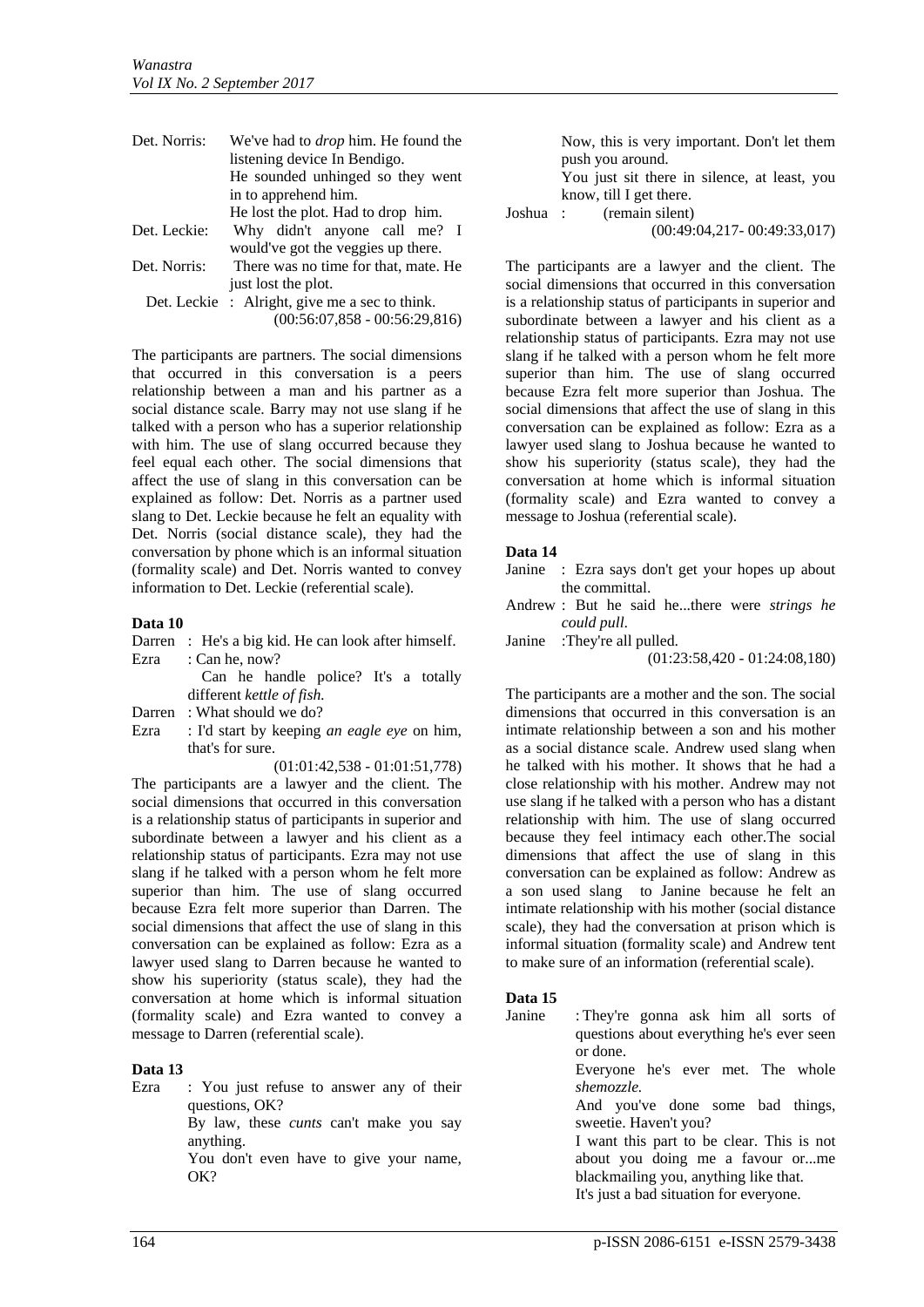Roache : (remain silent) (01:27:25,420 - 01:27:58,420)

The participants are a matriarch of a notorious Melbourne crime family and a fraudulent police officer. The social dimensions that occurred in this conversation is a relationship status of participants in superior and subordinate as a relationship status of participants. Janine may not use slang if she talked with a person whom he felt more superior than her. The use of slang occurred because Janine felt more superior than Roache. The social dimensions that affect the use of slang in this conversation can be explained as follow: Janine as a matriarch of a notorious Melbourne crime family used slang to Roache because he wanted to show his superiority (status scale), they had the conversation at home which is informal situation (formality scale) and Janine wanted to convey a message and blackmail Roache (referential scale).

#### **Data 16**

- Roache : Has your brother heard the noises Armed Robbery Squad have been making?
- Craig : Yeah. He said they're out to get him so he's *fucked off* somewhere. Is this the
- Anderis gear? Roache : No, that's half. The other half's still in *lockup*.
- Craig : We'll talk about it later, mate. My kid's in the car. I've got to go to soccer practice.

(00:09:22,535 - 00:09:41,575)

The participants are partners. The social dimensions that occurred in this conversation is a peers relationship between a man and his friend as a social distance scale. Craig may not use slang if he talked with a person who has a distant relationship with him. The use of slang occurred because they feel intimacy each other. The social dimensions that affect the use of slang in this conversation can be explained as follow: they used slang to express their solidarity (social distance scale), they had the conversation at the fish shop which is an informal situation (formality scale) and they were exchanging information (referential scale).

# **Data 17**

Roache : You know what these guys are like. They're *cowboys.*

They do whatever they want.

- Craig : What's he supposed to do?
- Roache : Just tell him to pull his fucking head in, mate. The whole thing's *falling apart* over there.

Armed Robbery's about to be disbanded and everything will just go away. Just tell him to pull his fucking head in.

- Craig : His head's in. Your head doesn't get any more in than Pope's head.
- Roache :Mate, even if I *gave a shit***,** you'd be telling the wrong bloke. Craig : Fuck!

(00:09:57,055 - 00:10:18,850) The participants are partners. The social dimensions that occurred in this conversation is a peers relationship between a man and his friend as a social distance scale. Craig may not use slang if he talked with a person who has a distant relationship with him. The use of slang occurred because they feel intimacy each other. The social dimensions that affect the use of slang in this conversation can be explained as follow: they used slang to express their solidarity (social distance scale), they had the conversation at the fish shop which is an informal situation (formality scale) and they were exchanging information (referential scale).

# **Data 18**

- Craig : Can't you *cut 'em in*? Just *give 'em a drink***.**
- Barry : It's the Armed Robbery Squad, mate. They don't do business.
- Craig : Mmm.
- Barry : Roache just says pull your heads in and it'll all go away.

( 00:14:25,535 - 00:14:37,055)

The participants are partners. The social dimensions that occurred in this conversation is a peers relationship between a man and his friend as a social distance scale. Craig may not use slang if he talked with a person who has a distant relationship with him. The use of slang occurred because they feel intimacy each other. The social dimensions that affect the use of slang in this conversation can be explained as follow: Craig used slang to express solidarity between them (social distance scale), they had the conversation at home which is an informal situation (formality scale) and Craig was asking Barry to bribe the police (referential scale).

# **Data 19**

- Barry : Cunt *motherfuckers!* What's that, Rich? What's that?
- Rich : I don't know. What is it, mate?
- Barry : It's a *bug*! There's a fucking bug on your house.
- Rich : I don't know about it.
- Barry : How can there be a bug in your house 24 hours after I told you I'm coming, huh?
- Rich : They're probably bugging your phone, mate.

# (00:53:36,378 - 00:53:51,218)

The participants are friends. The social dimensions that occurred in this conversation is a peers relationship between a man and his friend as a social distance scale. Craig may not use slang if he talked with a person who has a distant relationship with